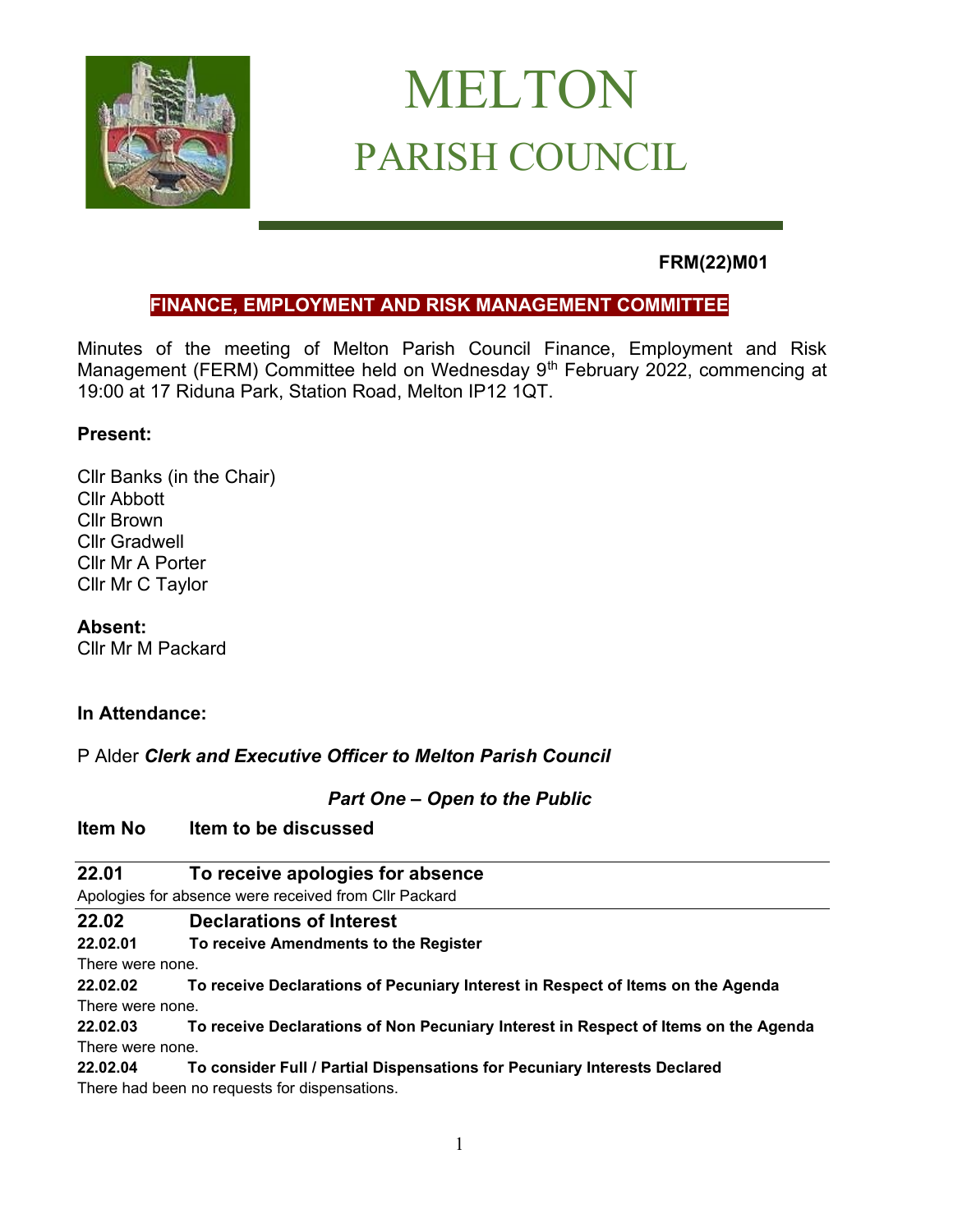# **22.03 Public Participation Session**

No members of the public were present.

# **22.04 To approve the Minutes of the Previous Meeting**

It was RESOLVED to agree the minutes of the FERM Committee held on 8th December 2021 (FRM(21)M05 and FRM(21)M05 CONFIDENTIAL previously distributed).

**\_\_\_\_\_\_\_\_\_\_\_\_\_\_\_\_\_\_\_\_\_\_\_\_\_\_\_\_\_\_\_\_\_\_\_\_\_\_\_\_\_\_\_\_\_\_\_\_\_\_\_\_\_\_\_\_\_\_\_\_\_\_\_\_\_\_\_\_\_\_\_\_\_\_\_\_\_\_\_\_\_\_\_\_\_\_**

*Proposed by:* Cllr Taylor*Seconded by:* Cllr Brown

# **22.05 To consider Financial and Internal Control matters**

**22.05.01 To consider the Management Accounts for the period 1 April 2021 to 31 January 2022** The papers FRM(22)05.01 and FRM(22)05.01a-h which were previously distributed were discussed and noted. The Chair countersigned the bank statements to verify that they agreed with the accounting reports. The next rent invoice to Real Vision will not be issued until the next financial year and it was **AGREED** that the fete money of £623.97 should be moved into the Fete Earmarked Reserve (EMR).

*Proposed by:* Cllr Gradwell*Seconded by:* Cllr Brown

 **22.05.02 To review the detailed budgetary position for 2021/22 at 31 January 2022** Paper FRM(22)05.02)was considered in conjunction with the Management Accounts covered in Minute 22.05.01 above. **It was AGREED to NOTE** the report.

#### **22.05.03 New Finance software system**

The Clerk reported that the office would be provided with a month's free trial of Scribe in March. If after this trial the office is satisfied that the system is working well, we will transfer across to Scribe at the beginning of the new financial year. The current financial year would then be closed off in Alpha. Cllr Gradwell was concerned that the office may not have capacity for this but was reassured that because the office would not be running two systems in parallel this shouldn't be an issue. Members were happy to endorse this plan of action.

*Proposed by:* Cllr Taylor*Seconded by:* Cllr Abbott

#### **22.05.04 CIL Generated from Melton Developments**

Paper FRM(22)05.04 was presented for information. Councillors were dismayed to see that no District CIL had been spent in Melton even though Melton developments had generated over £3m in CIL. The Clerk was asked to seek clarification on the spending of CIL on feasibility studies as £188,800 was spent on a feasibility study for the Jetty Lane Community Centre. The Council had previously been told that CIL could not be spent on feasibility studies. It was also **AGREED** that the Clerk would contact the District Councillor to see how they can help in ensuring CIL money is spent in Melton. It was also **AGREED** that a letter would be sent to the ESC CEO regarding the lack of CIL spend in Melton to address the big issues that the village faces because of the developments in Melton, namely Woods Lane/Wilford Bridge Road and the Melton crossroads.

*Proposed by:* Cllr Taylor*Seconded by:* Cllr Gradwell

# **22.06 To review risk management issues 22.06.01 Risk Register**

The [Risk Register](https://melton-suffolk-pc.gov.uk/documents-base/risk-register/) was reviewed and it was **AGREED** to add a risk regarding the divested land and additional costs that could arise (Medium) and that a risk regarding the Governance Review might need to be included after discussion. Hall Farm Road would be added to the scope of the ASB item, and the Financial Risk item would be reworded to remove references to Brexit and Covid:

"Members of the Council are conscious that economic uncertainties and unforeseeable events may well have a serious impact on the Council's financial position, and this risk will be closely monitored. Strategies for mitigation will be developed as required. Comment – Continue to monitor and manage."

The Covid Meeting item rating would be reduced to low risk and at the next review of the Risk Register a more general Covid item might replace the two current Covid items.

*Proposed by:* Cllr Porter*Seconded by:* Cllr Brown